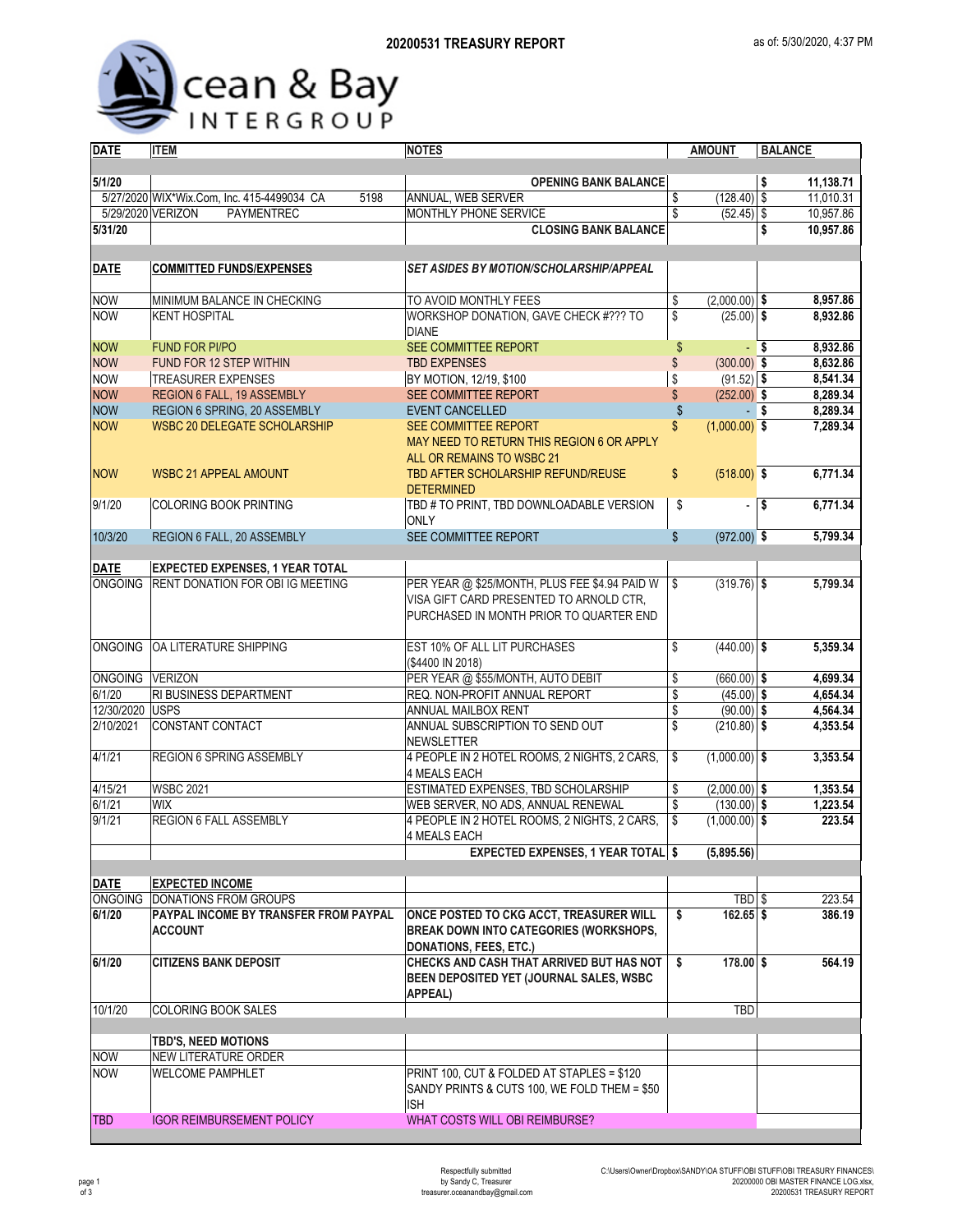

| <b>DATE ITEM</b>   |                                                                   | <b>NOTES</b>                                                                  | <b>AMOUNT</b> |                |                                     |      | <b>BALANCE</b> |
|--------------------|-------------------------------------------------------------------|-------------------------------------------------------------------------------|---------------|----------------|-------------------------------------|------|----------------|
| 1/1/19 PIPO        |                                                                   |                                                                               |               |                | <b>FUNDED BY MOTION 6/18</b>        | - \$ | 58.00          |
|                    | 1/31/19 FUND FOR PI/PO                                            | last funded by motion, 1/19                                                   | \$            | 500.00         |                                     | \$   | 558.00         |
|                    | 3/31/19 EXPENSE                                                   | TBD, CHECK W JAY                                                              | \$            | (48.76)        |                                     | \$   | 509.24         |
|                    | 3/31/19 EXPENSE                                                   | TBD, CHECK W JAY                                                              | \$            | (122.38)       |                                     | \$   | 386.86         |
|                    | 3/31/19 EXPENSE                                                   | TBD, CHECK W JAY                                                              | \$            | (2.06)         |                                     | \$   | 384.80         |
|                    | 3/31/19 EXPENSE                                                   | TBD, CHECK W JAY                                                              | \$            | (68.80)        |                                     | \$   | 316.00         |
|                    | 6/5/2019 DEPOSIT                                                  | REGION 6 GRANT FOR PI/PO                                                      | \$            | 1,200.00       |                                     |      | \$1,516.00     |
| 8/19/2019 O A INC  |                                                                   | PI/PO LITERATURE ORDER                                                        | \$            | (378.00)       |                                     |      | \$1,138.00     |
|                    | 505-891-2664 NM<br>5198                                           |                                                                               |               |                |                                     |      |                |
| 8/19/2019 O A INC  |                                                                   | PI/PO LITERATURE ORDER                                                        | \$            | (767.20)       |                                     | \$   | 370.80         |
|                    | 505-891-2664 NM<br>5198                                           |                                                                               |               |                |                                     |      |                |
|                    | 9/5/2019 DRI*PRINTING SERVI888-888-4211 CA                        | PI/PO PRINTING ORDER                                                          | \$            | (113.98)       |                                     | \$   | 256.82         |
|                    | 10/10/2019 JAY GALLIGAN                                           | TBD. CHECK W JAY                                                              | \$            | (67.36)        |                                     | \$   | 189.46         |
|                    | (TOTAL FOR CK #2027 = 264.20)                                     |                                                                               |               |                |                                     |      |                |
|                    | 10/10/2019 JAY GALLIGAN                                           | PI/PO REIMBURSE JAY FOR LABELS & ACRYLIC DISPLAYS                             | \$            | (196.84)       |                                     | \$   | (7.38)         |
|                    | (TOTAL FOR CK #2027 = 264.20)                                     |                                                                               |               |                |                                     |      |                |
|                    | 11/20/2019 EXCHANGE FEE                                           | PI/PO EXPENSE                                                                 | \$            | (2.00)         |                                     | \$   | (9.38)         |
|                    |                                                                   |                                                                               |               |                |                                     |      |                |
|                    | 11/20/2019 APP QR CODE GENERABIELEFELD                            | PI/PO EXPENSE                                                                 | \$            | (66.51)        |                                     | \$   | (75.89)        |
| <b>1/1/19 PIPO</b> |                                                                   | TOTAL EXPENSES, EXCL SCHOLARSHIP \$                                           |               | (1,833.89)     | <b>REMAINING FUNDS \$</b>           |      | (75.89)        |
|                    |                                                                   |                                                                               |               |                | (NEED MOTION, AND OR 2020 R6        |      |                |
|                    |                                                                   |                                                                               |               |                | <b>SCHOLARSHIP)</b>                 |      |                |
|                    |                                                                   |                                                                               |               |                |                                     |      |                |
|                    | 1/1/19 REGION 6 FALL ASSEMBLY 2019                                |                                                                               |               |                | <b>SET ASIDE \$ 600.00</b>          |      |                |
|                    | 9/23/2019 DENNY'S #9394 Albany<br><b>NY</b>                       | REGION 6 FALL ASSEMBLY EXPENSE                                                | \$            | (28.49)        |                                     | \$   | 571.51         |
|                    | 9/23/2019 RED LION ALBANY<br><b>NY</b>                            | 9763 KARA/SANDY HOTEL ROOM, 2 NIGHTS                                          | \$            | (225.72)       |                                     | \$   | 345.79         |
|                    | 9/23/2019 WHOLEFDS ABN #10 1ALBANY                                | NY MEALS                                                                      | \$            | (7.57)         |                                     | \$   | 338.22         |
|                    | 9/23/2019 RED LION ALBANY<br><b>NY</b>                            | 5198 MEALS                                                                    | \$            | (7.56)         |                                     | \$   | 330.66         |
|                    | 9/23/2019 CHILI'S COLONIE COLONIE<br><b>NY</b>                    | <b>MEALS</b>                                                                  | \$            | (44.02)        |                                     | S    | 286.64         |
|                    | 10/3/2019 SANDY CURRY                                             | R6 FALL ASSEMBLY REIMBURSE SANDY FOR MILEAGE,                                 | \$            | (139.18)       | $2026$ \$                           |      | 147.46         |
|                    |                                                                   | <b>TOLLS</b>                                                                  |               |                |                                     |      |                |
|                    | 10/10/2019 JAY GALLIGAN (TOTAL FOR CK #2027                       | R6 FALL ASSEMBLY REIMBURSE JAY FOR LUNCH TICKET                               | \$            | (319.76)       | 2027                                | \$   | (172.30)       |
|                    | $= 264.20$                                                        |                                                                               |               |                |                                     |      |                |
|                    |                                                                   |                                                                               |               |                |                                     |      |                |
|                    | 10/16/2019 CHUCK FARMER                                           | R6 FALL ASSEMBLY REIMBURSE CHUCK FOR JAY HOTEL                                | \$            | (56.43)        | 2025                                | \$   | (228.73)       |
|                    |                                                                   | ROOM, 1 NIGHT                                                                 |               |                |                                     |      |                |
|                    | 5/30/20 REGION 6                                                  | REIMBURSE OBI FOR KARA SAT NIGHT HOTEL, PARTIAL                               | \$            | 90.43          |                                     | \$   | (138.30)       |
|                    |                                                                   | <b>MILEAGE</b>                                                                |               |                |                                     |      |                |
|                    | 12/30/20 DIANE COSTA                                              | REIMBURSE MILEAGE, HOTEL 1 NIGHT                                              | \$            | (252.00)       | tbd, need Diane's Expense Report \$ |      | (390.30)       |
|                    | 2/10/21 REGION 6 FALL ASSEMBLY 2019                               | <b>TOTAL EXPENSES &amp; REIMBURSEMENTS \$</b>                                 |               | (990.30)       | REMAINING FUNDS \$ (390.30)         |      |                |
|                    |                                                                   |                                                                               |               |                | (NEED MOTION)                       |      |                |
|                    |                                                                   |                                                                               |               |                |                                     |      |                |
|                    | 10/3/20 REGION 6 FALL ASSEMBLY 2020                               |                                                                               |               |                | <b>SET ASIDE \$</b>                 |      | ¥,             |
|                    | 8/1/20 REGION 6                                                   | ASK REGION 6 FOR A SCHOLARSHIP TO DEFRAY TRAVEL                               |               |                |                                     | \$   |                |
|                    |                                                                   | <b>EXPENSES?</b>                                                              |               |                |                                     |      |                |
| 10/3/20 HOTEL      |                                                                   | HOTEL ROOM # 1, 2 NIGHTS                                                      | \$            | (226.00)       |                                     | \$   | (226.00)       |
| 10/3/20 HOTEL      |                                                                   | HOTEL ROOM # 2, 2 NIGHTS                                                      | \$            | (226.00)       |                                     | \$   | (452.00)       |
|                    | 10/3/20 DRIVER #1                                                 | MILEAGE. TOLLS CAR #1                                                         | \$            | (140.00)       |                                     | \$   | (592.00)       |
|                    |                                                                   |                                                                               |               |                |                                     |      |                |
|                    | 10/3/20 DRIVER #2                                                 | MILEAGE, TOLLS CAR #2                                                         | \$            | (140.00)       |                                     | \$   | (732.00)       |
|                    | 10/3/20 REGION 6                                                  | LUNCH SATURDAY AT HOTEL, 4 PEOPLE                                             | \$            | (40.00)        |                                     | \$   | (772.00)       |
|                    | 10/3/20 VARIOUS                                                   | FRI DINNER \$25, SAT BFAST \$10, SAT DINNER \$25, SUN                         | \$            | (300.00)       |                                     |      | \$(1,072.00)   |
|                    |                                                                   | BFAST \$15, 4 PEOPLE                                                          |               |                |                                     |      |                |
|                    | 10/3/20 REGION 6                                                  | SOME OF KARA'S EXPENSES REIMBURSED BY R6                                      | \$            | 100.00         |                                     | \$   | (972.00)       |
|                    | <b>REGION 6 FALL ASSEMBLY 2020</b>                                | <b>TOTAL EXPENSES. \$</b>                                                     |               | (972.00)       | <b>REMAINING \$ (972.00)</b>        |      |                |
|                    |                                                                   | <b>EXCL SCHOLARSHIP</b>                                                       |               |                |                                     |      |                |
|                    |                                                                   |                                                                               |               |                |                                     |      |                |
|                    | 1/1/19 WSBC 2020                                                  |                                                                               |               |                | <b>BALANCE \$</b>                   |      | 367.35         |
|                    |                                                                   |                                                                               |               |                | <b>FROM LAST YEAR'S APPEAL</b>      |      |                |
|                    | 1/1/2020 WSBC SCHOLARSHIP FROM REGION                             | AWARD CONFIRMED BY EMAIL FROM R6, 10/24/19,                                   | \$            |                | 1.000.00 RECEIVED                   |      | \$1,367.35     |
|                    | 6                                                                 | EXPENSE REPORT DUE 5/2/20 TO REGION 6 AFTER WSBC                              |               |                |                                     |      |                |
|                    |                                                                   |                                                                               |               |                |                                     |      |                |
| 1/13/2020 O A INC  | 505-891-2664 NM                                                   | 9 WSBC 20 REG FEE                                                             | \$            | (149.00) SPENT |                                     |      | \$1,218.35     |
|                    |                                                                   |                                                                               |               |                |                                     |      |                |
|                    |                                                                   | 1/14/2020 NATIONWIDE87797090877-970-9059 RI WSBC 20 EXPENSE: FLIGHT INSURANCE | \$            |                | (72.24) SPENT, NOT REFUNDABLE       |      | \$1,146.11     |
|                    | 1/14/2020 SOUTHWEST 526215800-435-9792 TX WSBC 20 EXPENSE: FLIGHT |                                                                               | \$            |                | (137.00) SPENT, NOT REFUNDABLE      |      | \$1,009.11     |
|                    | 1/14/2020 SOUTHWEST 526215800-435-9792 TX WSBC 20 EXPENSE: FLIGHT |                                                                               | \$            |                | (450.96) SPENT, NOT REFUNDABLE      | \$   | 558.15         |
|                    | 3/31/2020 WSBC 2020 APPEAL LETTER                                 | RECEIVED SO FAR                                                               | \$            |                | 518.00 RECEIVED                     |      | \$1,076.15     |
| 3/16/2020 O A INC  |                                                                   | REFUNDED WSBC REG FEE DUE TO CANCELATION                                      | \$            |                | 129.00 RECEIVED                     |      | \$1,205.15     |
| 4/1/2020 HOTEL     |                                                                   | <b>EVENT CANCELLED</b>                                                        | \$            | $\sim$         |                                     |      | \$1,205.15     |
|                    |                                                                   |                                                                               |               |                | BALANCE IN SET ASIDE   \$ 1,205.15  |      |                |
|                    | 4/1/2020 ADDL EXPENSES                                            | SUPPLIES ONLY (NO CABS, NO MEALS)                                             | \$            |                | (50.00) EXPECTED, NOT CONFIRMED     |      | \$1,155.15     |
| 4/1/2020 O A INC   |                                                                   | NEW VIRTUAL WSBC REG FEE                                                      | \$            |                | (129.00) EXPECTED, NOT CONFIRMED    |      | \$1,026.15     |
|                    | 6/30/2020 WSBC APPEAL LETTER                                      | ADDL COLLECTED AFTER IN PERSON IG MTGS RESUME?                                | \$            |                | 82.00 EXPECTED, NOT CONFIRMED       |      | \$1,108.15     |
|                    |                                                                   |                                                                               |               |                |                                     |      |                |
|                    |                                                                   |                                                                               | \$            |                |                                     |      |                |
|                    | 6/30/2020 WSBC SCHOLARSHIP FROM REGION                            | RETURN? OR ROLLOVER TO 2021? TBD                                              |               |                | (1,000.00) EXPECTED, NOT CONFIRMED  | \$   | 108.15         |
|                    | 6                                                                 | SUBTRACT AIRFARE AND RETURN BALANCE?                                          |               |                |                                     |      |                |
|                    | <b>WSBC 2020</b>                                                  | <b>TOTAL EXPENSES, \$</b>                                                     |               | (859.20)       | <b>REMAINING IN FUND, \$</b>        |      | 108.15         |
|                    |                                                                   | <b>EXCL SCHOLARSHIP</b>                                                       |               |                | <b>SET ASIDE FOR 2021</b>           |      |                |
|                    |                                                                   |                                                                               |               |                |                                     |      |                |